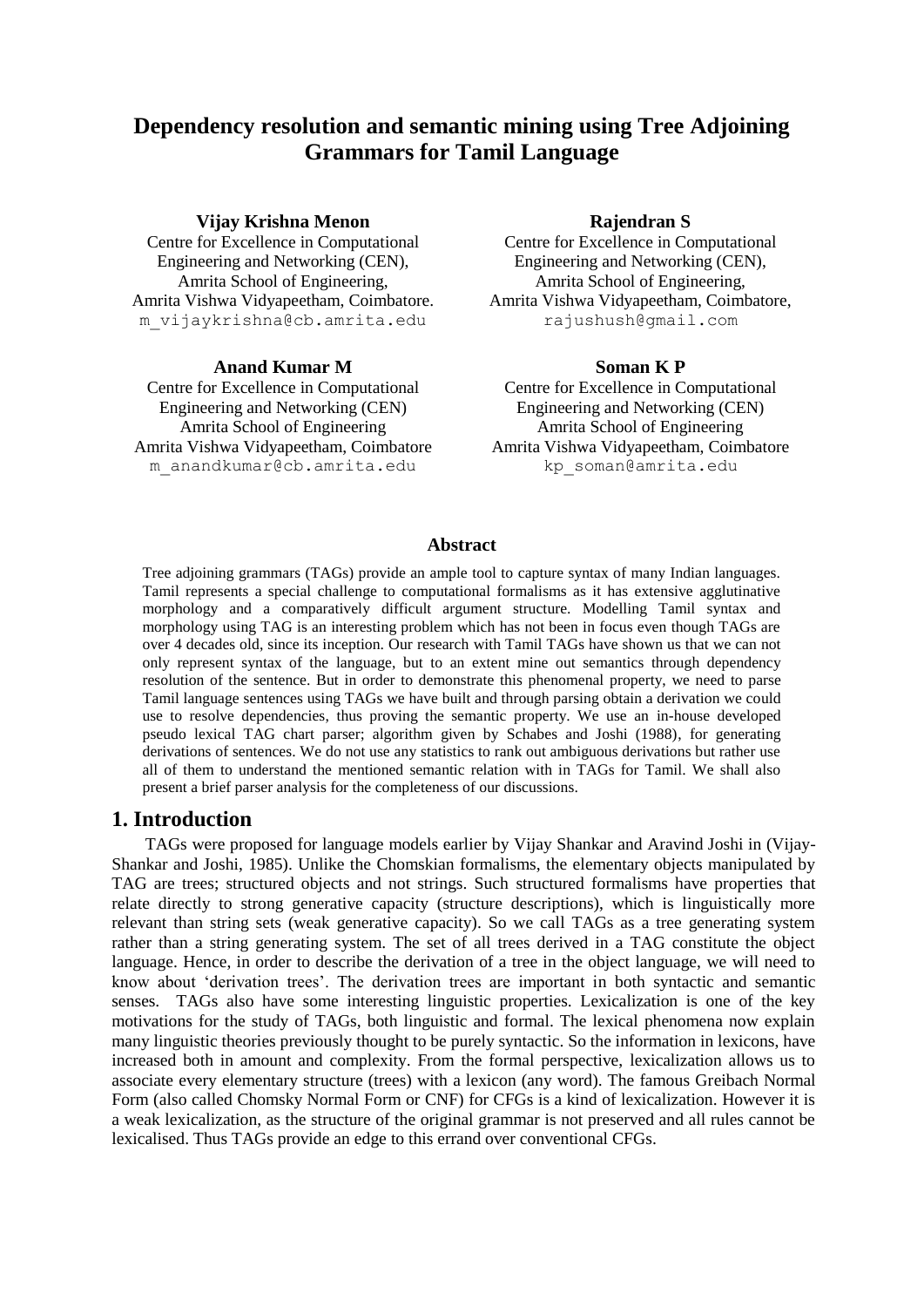TAGs were introduced by Joshi et al. (1975) and later Joshi (1985). It is known that tree adjoining languages (TALs) generate some strictly context sensitive languages and fall in the class of the so called 'mildly context sensitive' languages (Joshi et al, 1991). TALs properly contain context-free languages and are properly contained by indexed languages. A tree-adjoining grammar (TAG), G consists of a quintuple  $(\sum$ , NT, I, A, S) where

- i.  $\Sigma$  is a finite set of terminal symbols. NT is a finite set of non-terminal symbols such that  $(\sum \bigcap \text{NT}) = \varphi$ .
- ii. S is a Sentential symbol such that  $S \in NT$ .
- iii. I is a finite set of trees called initial trees, with the following properties
	- a. Interior nodes are labelled by non-terminal symbols;
	- b. The nodes on the frontier of all initial trees are labelled by terminals or non-terminals; non-terminals symbols on the frontier of any tree in I are marked for substitution which, by convention is a down arrow  $( \downarrow )$ ;
- iv. A is a finite set of trees called auxiliary trees, with the following properties
	- a. Interior nodes are labelled by non-terminal symbols;
	- b. The nodes on the frontier of auxiliary trees are labelled by terminal symbols or nonterminal symbols. Non-terminal symbol on the frontier of trees in A are marked for substitution except for one node, called the foot node; by convention this is marked with an asterisk(\*); the label of the foot node must be identical to the root node.

In lexicalised TAG, at least one frontier node must be labelled with a terminal symbol (the anchor) in all initial and auxiliary trees. The set I U A is called the set of elementary trees. If an elementary tree has its root labelled by non-terminal X, then it is called an X-type elementary tree.

A tree built by combining the elementary trees is called derived tree or parse tree. We will now have to understand how the combinations of trees happen as to make a derived tree. There are 2 major composition operations adjoining and substitution.

Adjoining (or adjunction, as it is alternately referred) builds a new tree from an auxiliary tree β and a tree α (α is any tree initial auxiliary or derived). Let 'α' be a tree containing a non-substitution node



**Figure 1: Susbstitution of trees in TAG**

labeled by X. The resulting tree, γ, obtained by adjoining  $β$  to  $α$  at node n is structured as:

• The sub-tree of  $\alpha$  with root n is displaced by  $\beta$ , along with its root node n.

• The displace sub tree of  $\alpha$  will attach itself to  $\beta$ , replacing the foot node of β.

Substitution takes place only on non-terminal nodes in the frontier of a tree. Unlike normal adjunctions, substitutions are mandatory if the node is marked for it with a down arrow as explained above. When a node, say n, is substituted, the entire node is replaced by the initial tree that is substituted. Only initial trees or its derivatives may be used for substitution. By definition adjunctions on any node marked for substitution is not permitted. But adjunctions are possible on the root nodes of the trees already substituted replacing the marked node. This is illustrated in Fig 2 with a set of three initial trees. Substitution extents the targeted leaf node to complete a construct that requires addition of a single substring.

When TAG grammar yields (generates) derived trees by derivation, the information to trace the history of such combination is not given. Unlike CFGs, the derived tree does not contain information as to which basic rules (in our case, elementary trees) were used to construct it.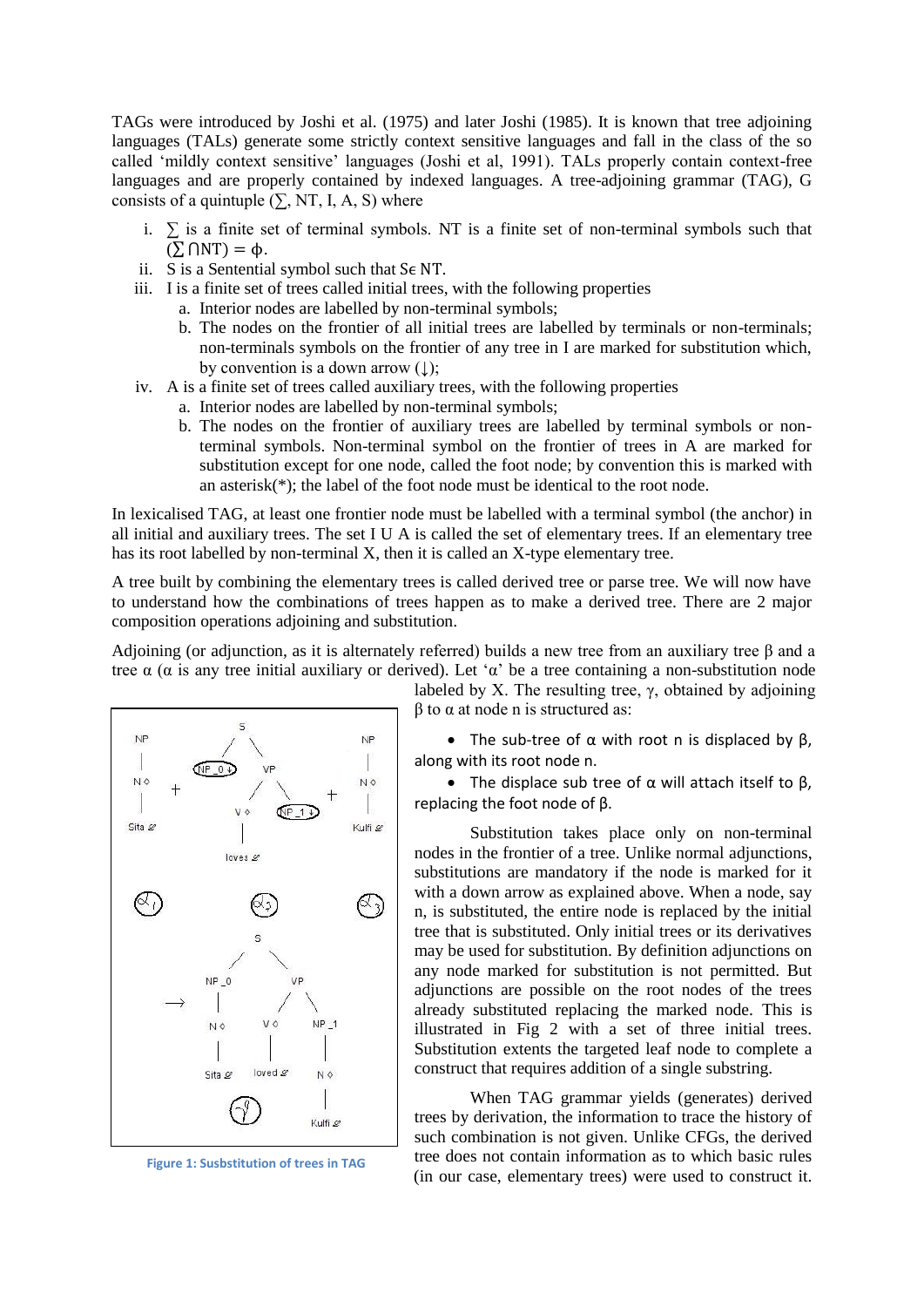Hence we require a new object that gives us information regarding all operations and elementary trees used to build a derived tree. This structured object is called a derivation tree. It uniquely specifies what operation was used to combine which particular trees. Both adjunctions and substitutions are considered for derivation.

#### **2. Derivation Structures in TAG**

Consider the example sentence "Yesterday a man saw Mary". This example has been adopted from Joshi and Schabes (1997). Fig 3 illustrates the derived tree for the above English sentence. But this tree does not give any relevant information regarding how it can be constructed. For this we define the derivation tree for the same sentence. Refer to Fig 4 where the necessary elementary trees required to derive the α5 has been illustrated. Note that α trees are initial trees and the β ones are auxiliary. This convention will be prevailing throughout this paper whenever referring to TAG trees.

Now the derivation tree for this example is shown in Fig 3. Along with exemplifying the process of building a derivation we also show how a proper lexicalization of TAG is achieved. All the elementary trees in the Fig 3. are properly and completely lexicalised with every elementary tree mapped to at least one lexicon. So every tree will have at least one anchor node.

The roots of all derivation trees are labelled by the name of an S-type initial tree. All child nodes are labelled by auxiliary trees which adjoined or initial trees which are substituted. The notion of tree address is used here to indicate where the composition happened. This will uniquely identify a node in a given tree. This address is referred to as the Gorn index; used for multiple array of purposes and is specifically important from an implementation point of view.

The Gorn index system starts with index 0 for the root node. For the 1st level children the numbering starts with 0.1 (or just 1) for the leftmost and increasing towards the right. For the 2nd level children say the child of the second leftmost child will be given 0.2.1 (or just 2.1) and so on. The system is simple and intuitive. Now if an adjunction takes place at this node of the tree, the derivation tree node labelled with the adjoining





auxiliary tree will also carry the Gorn index 0.2.1, so we know exactly where the adjunction or substitution has occurred.

Fig 3 depicts the derivation and elementary trees for the mensioned example. Note that  $\alpha_{saw}$  is an Stype initial tree; most verb initial trees are expected to be so. Now the node αman (1) indicates a substitution of this tree at node 0.1 of  $\alpha_{saw}$ . In a deeper sense it means this tree replaced the node indexed 0.1 in tree  $\alpha_{\text{saw}}$ .



**Figure 3: Derivation tree(on the right) and elementary lexicalised trees**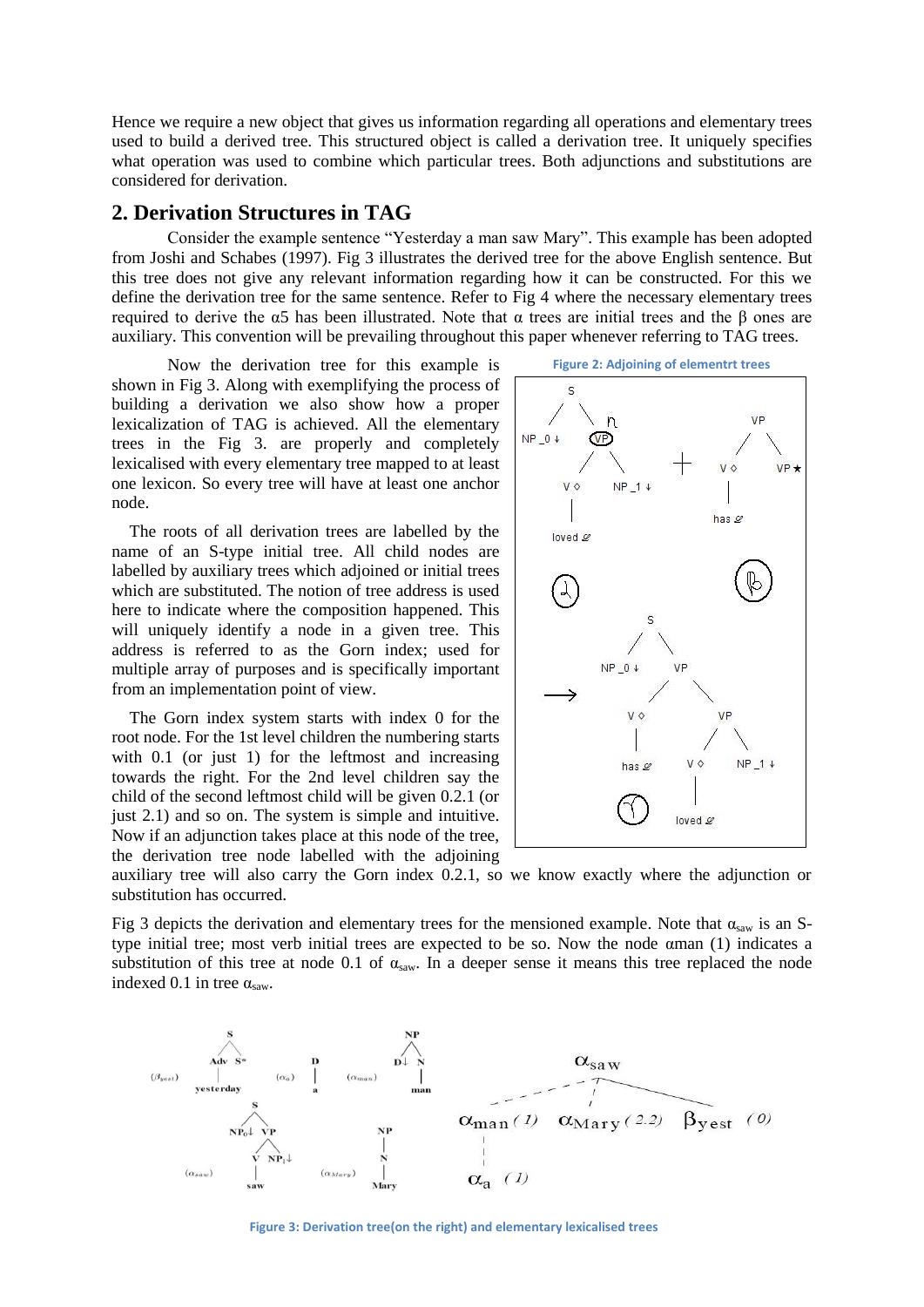The case with  $\alpha_{\text{Marv}}$  is no different, except that it is substituted at for node 0.2.2. But  $\beta_{\text{vesterday}}$  is an auxiliary tree and is adjoined at the root node of αsaw as it contains the Gorn index pointing to the root. The main idea here is the Gorn indices given in a derivation tree's node, points to an address in its parent node's tree where the substitution or adjunction has been done. Further it also demonstrates how lower composition happens, like  $\alpha_a$  substituted on  $\alpha_{\text{man}}$ . Unlike as represented, substitutions need not be discriminated with dotted lines alone. The target node tree can solve the conflict by its type as in initial or auxiliary. Another counter intuitive fact is that adjoining happens even at the root node. But controlling adjunctions will help us control the grammars generative ability and restrict the constructs it creates. So every node in the derivation tree will have distinct indices for a given parent node. This way of representing derivation not only captures the syntactic structure of the target tree but also contains semantic dependencies. This has been demonstrated by Joshi and Rambow (1997); they were the first to investigate this property for TAG derivations. Later, Joshi and Rambow (2003) gave a dependency grammar based on TAG formalism. However we shall give a different picture of the same idea here. To illustrate this let us isolate the basic words of the above given example itself. Before we go into detail of this we will need to define dependency functions of each word with respect to the parts of speech (POS) of each word. Consider initially the verb saw. Now 'saw' is a transitive verb1, so it will have dependencies in 2 ways, one with its subject and the other with the object. Hence the dependency function will look like this (basic argument structure).

$$
f[d](saw) = verb[t](sub, obj) = verb[t](man, Mary)
$$

This show the dependencies of the transitive verb saw to depend on the subject as to who or what saw to the object as to saw whom or what. Logically this function looks like this for saw.

This is exactly what we get in the derivation; "man saw Mary" giving us the dependency function for saw to be saw (Man, Mary). All the other words will have dependencies too as well. As for the Noun man the function is different and addresses the number or specificity. That means that nouns have articles or adjectives that describe them. This is their dependency. The above derivation also gives man(a) which is the dependency function for the word. The dependencies of a word can be easily found from the children of the given node in a derivation tree.

From the above insight, we must gather that saw in this example is not just transitive. That is to say it has a subject, an objects and an adverb. Thus the definition of the function should be having an extra parameter, one that specifies time in this case hence we have saw (Man, Mary, Yesterday). This property of TAG derivation greatly helps for representation of agglutinative languages, where the verbal inflection will depend on its subject or object or both. Subject verb agreements are crucial especially in Indian languages.

### **3. Tamil TAG and Derivations in Tamil**

Tamil is a morph rich language, so to do pure syntax based dependency mining from it we will need to set aside the morphological considerations for the while and focus on the syntactic and psycho syntactic models. We have hand developed a Tamil TAG. Though its scope is quite restricted and tested mainly on tourism and health based corpora, it is effective enough for text book class sentences. Since such sentences only have limited or light dependencies, it might just prove to be insufficient for detailed analysis, how ever our attempt can be considered a step one into TAG based semantic analysis for Tamil language.

The Tamil TAGs were mainly created as part of a Machine Translation project, using synchronous TAGs. So these grammar trees are synchronised over a subset of XTAG English grammar. Efforts are being made for this to be expanded to a comprehensive grammar not just limited to tamil. Unlike general XTAG trees we have designed single anchor trees; a grammar tree can be lexicalised only with one lexicon. This way we maintain a one to one relation between lexicons and derivation nodes so that the node represents only the dependancy relation of that perticular lexicon. We will try to explain this through a set of examples in Tamil. Also note that we donot do any kind of

**.** 

<sup>&</sup>lt;sup>1</sup> Verbs that require a subject and an object of action are transitive verbs.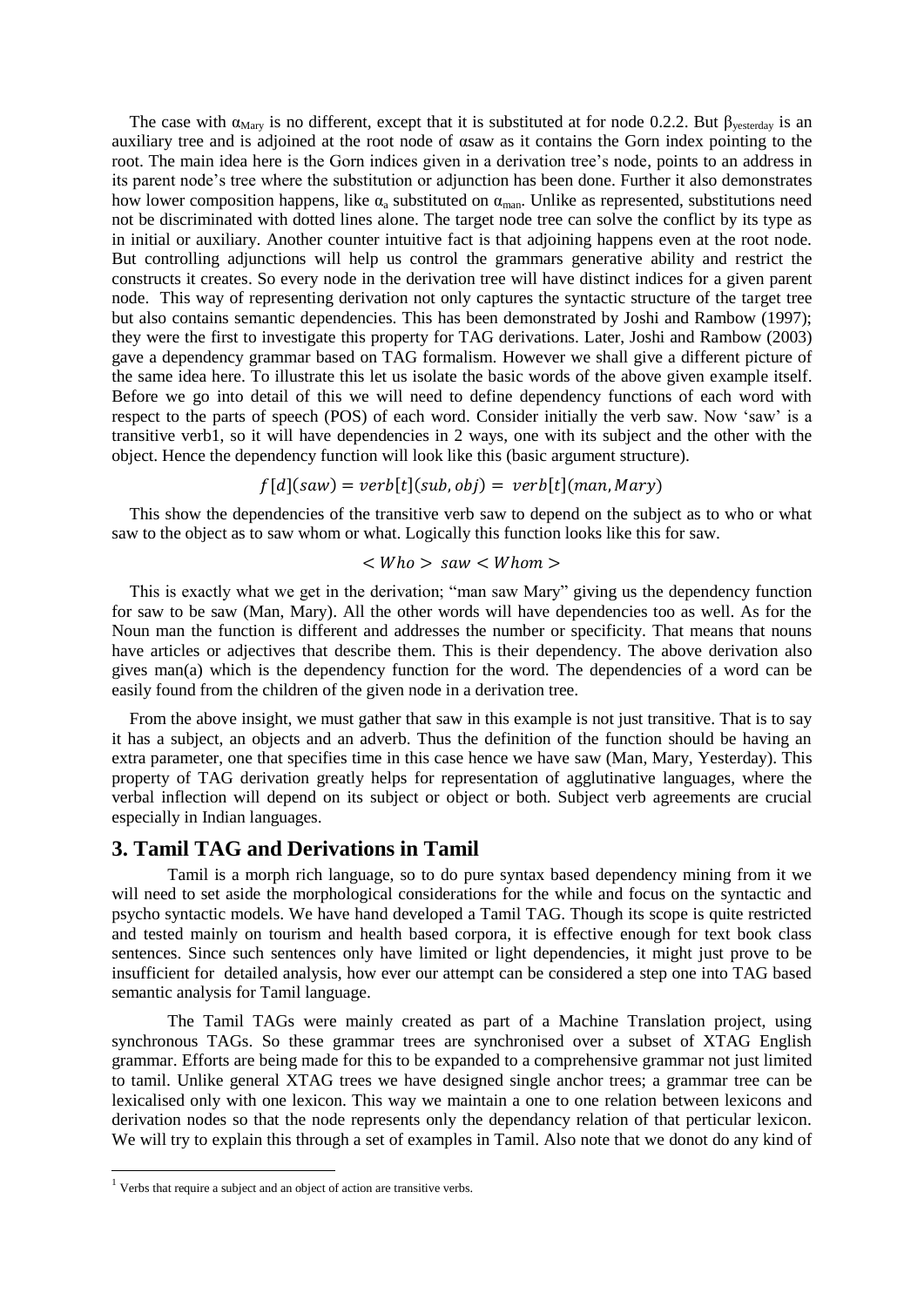statistical parsing or context based ranking of parses over the sentence. To fully observe the dependencies, all syntactically ambiguous parses are needed, so as to obtain different points of views and preserve the natural ambiguity. Before we observe the parses we need to describe the main aspects of the grammar. We have tried and captured the following few main constructs of Tamil

- 1. Noun, Postpositions (morphemes),
- Conjuctions, Adverbs 2. Reccursive ajdectives
- 3. Basic Clefts (If clefts in a limited way)
- 4. Transitive Verb
- 5. Intransitive Verb
- 6. Ergative Verb
- 7. PP complement
- 8. PP small Clause
- 9. Sentential Complement
- 10. Sentential Subject

These constructs are reprsented using elementary trees and auxiliary trees as was seen fit liguistically and by ease of parsing. The Parser is a multithreaded java implementation of the 'Earley Type TAG parsing' algorithm by Shabes and Joshi (1987). It generates both parse trees and derivation



This however does not diminish the generative capacity of the Tamil grammar to independantly parse and generate derivation trees on its own accord. Positively it helps to allign the dependacy with english like dependency and base it on the stanford dependency set of 40 major semantic relations.

We however will deal with just one or two cases as a proof of concept. To mine out the relations, we introduc argument operators on certain lexical items, that will hypothetically give us the semantic argumets of the item's roll in the sentence from a TAG derivation. Each derivation tree is defined recursively to yeild the arguments when an operator operates over it.

The dependencies that we mine here as part of a miniature experiment are the following stanford depandancies

- 1. Nominal Subject (nsub)
- 2. Direct Object (dobj)
- 3. Root (root)

trees over each and every ambiguous parse it can find from the grammar provided. Fig 4 demostrates the the Tamil TAG trees as redered by our viewer. The anotations for the nodes are consistent with the XTAG conventions except that all trees have sigle anchor node that houses the POS category the tree belongs to. The figure eveidently shows a mapping between the English and Tamil trees as earlier mentioned.



Ditransitive with PP: Tnx0Vnx1pnx2

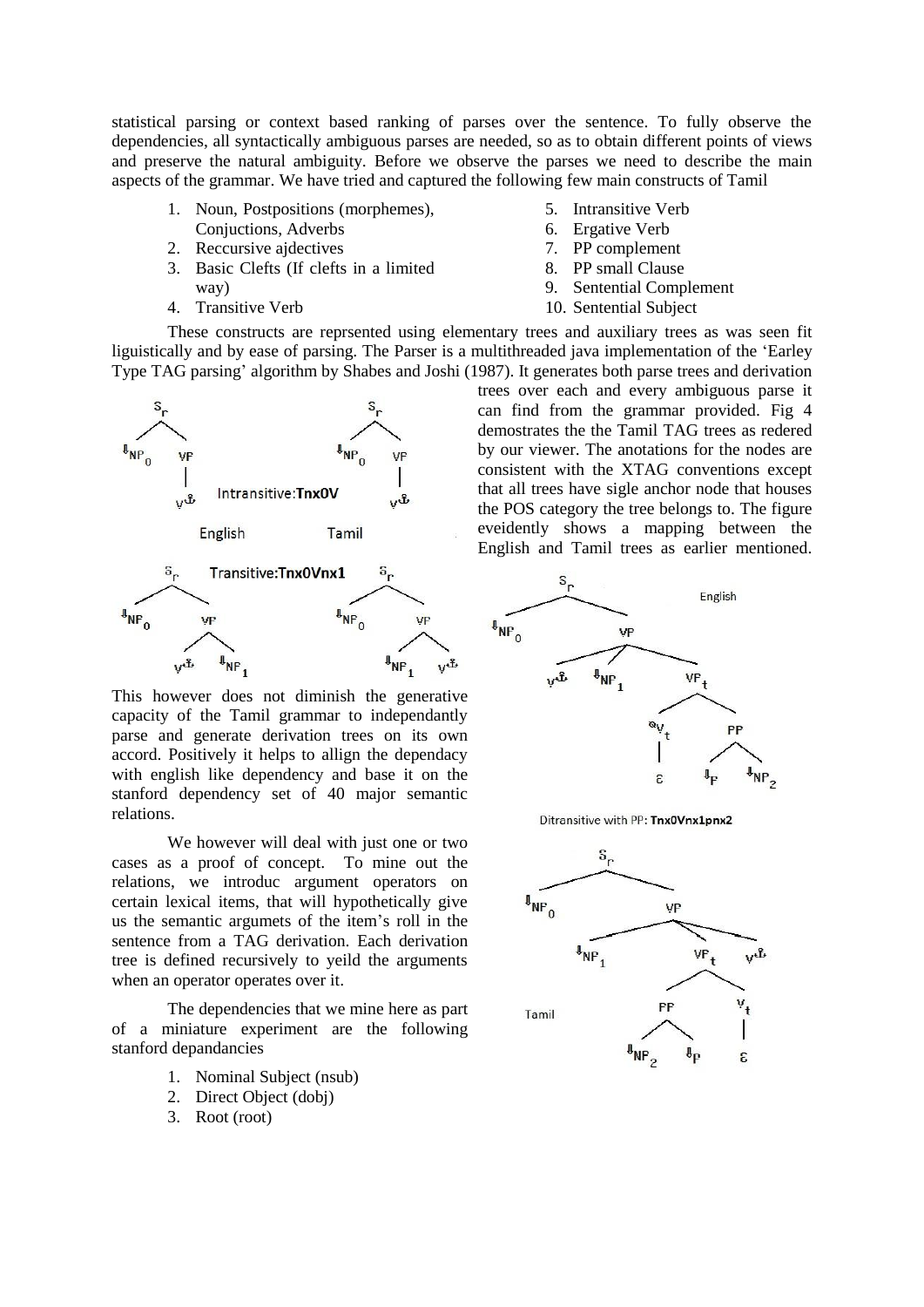### **4.Tamil parse specifics and examples**

The grammar used by the parser for Tamil cotains over 120 trees conrectly and are regularly pruned to reduce cross ambiguities. We have 25 initial and 95 auxiliary trees. Together they address most constructs of simple and direct sentences.

The parser accepts Parts of speech tagged sentences using the Penn Tagset for the same. If the sentence is with in the construct range of the grammar, the parser immediate returns TAG derivations from which a derived trees can be easly constructed. As mentioned before we are not currently deling with morph analysis just to keep our focus on grammar and parsing. In the examples here the words are mostly surface forms with some chucks in it. Our secondary objective is to prove the conformity of TAG syntax for Tamil in a broader sense. Two examples of the parse instances are illustrated bellow. The Tamil sentences has been Romanised for the sake of linguistic verification.





# Derivation for Example 1

The derivation as above, clearly supports the 'root' verb (matrix verb, morph seperated). And the other dependencies such as nominal object and direct subject can also be seen here. Some non clausal adverbial dependencies can also be refined from this

**Example 2:** *MOtirattai tiruṭiya vAliparai pOlIcAr tEṭi varukiṉṟaṉar*

This sentence has multiple parses maily due to a lexicosyntactic ambiguity. One prominent parse illustrated by Fig 8 and another parse illustrated by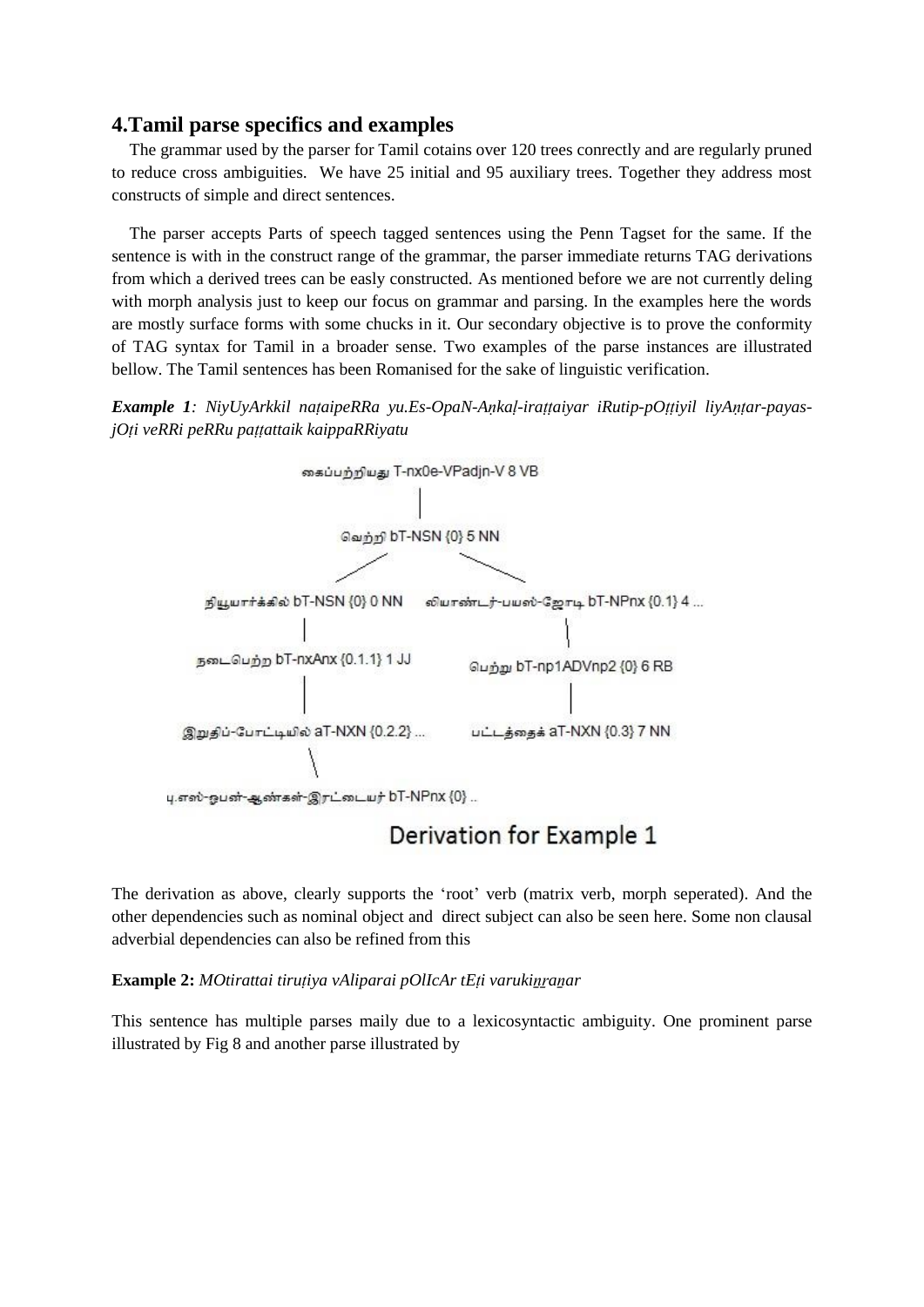

# Example 2 : First Parse **Derrived and Derivation Trees**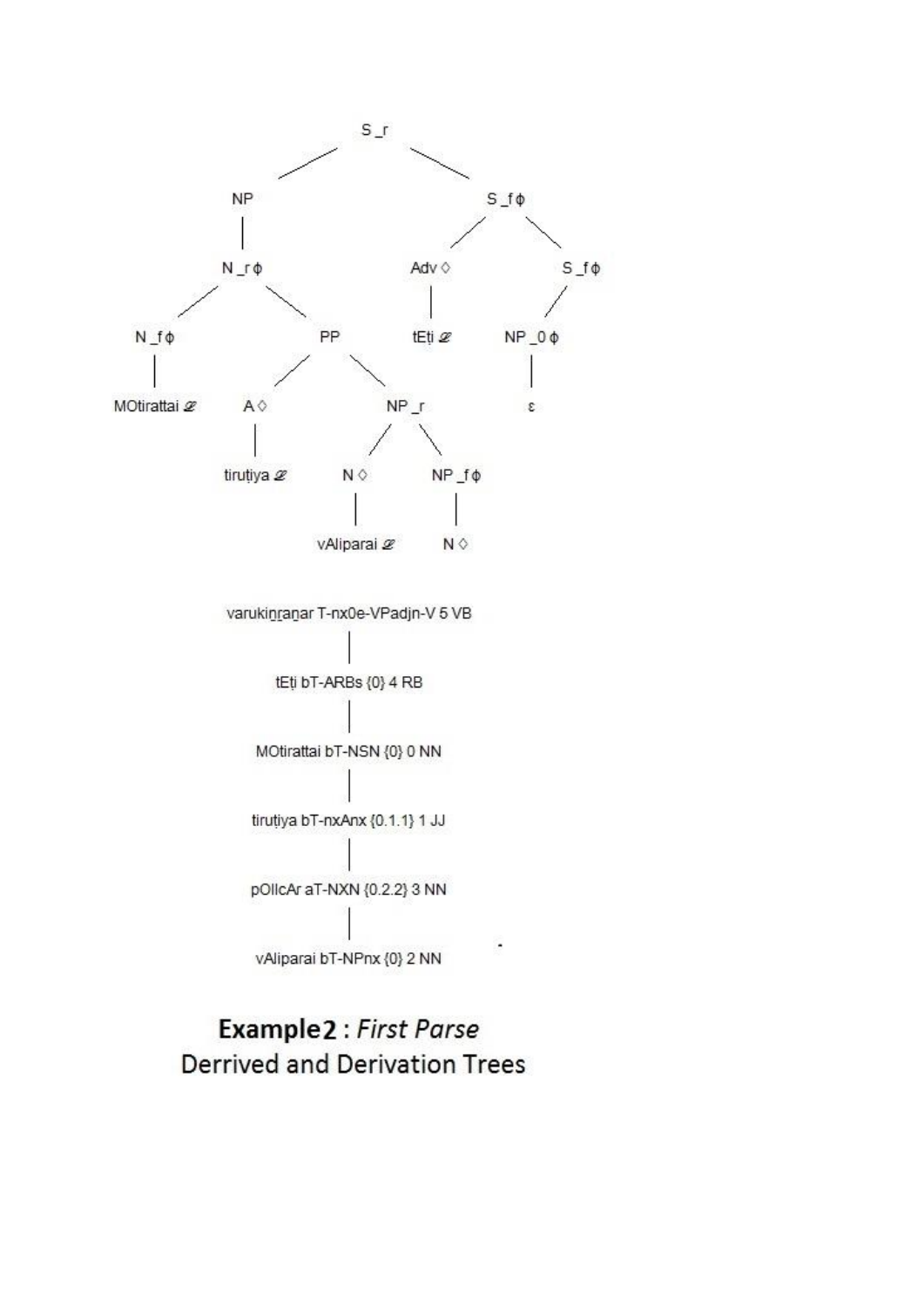

**Example 2: Sencond Parse Derived and Derivation Tree**